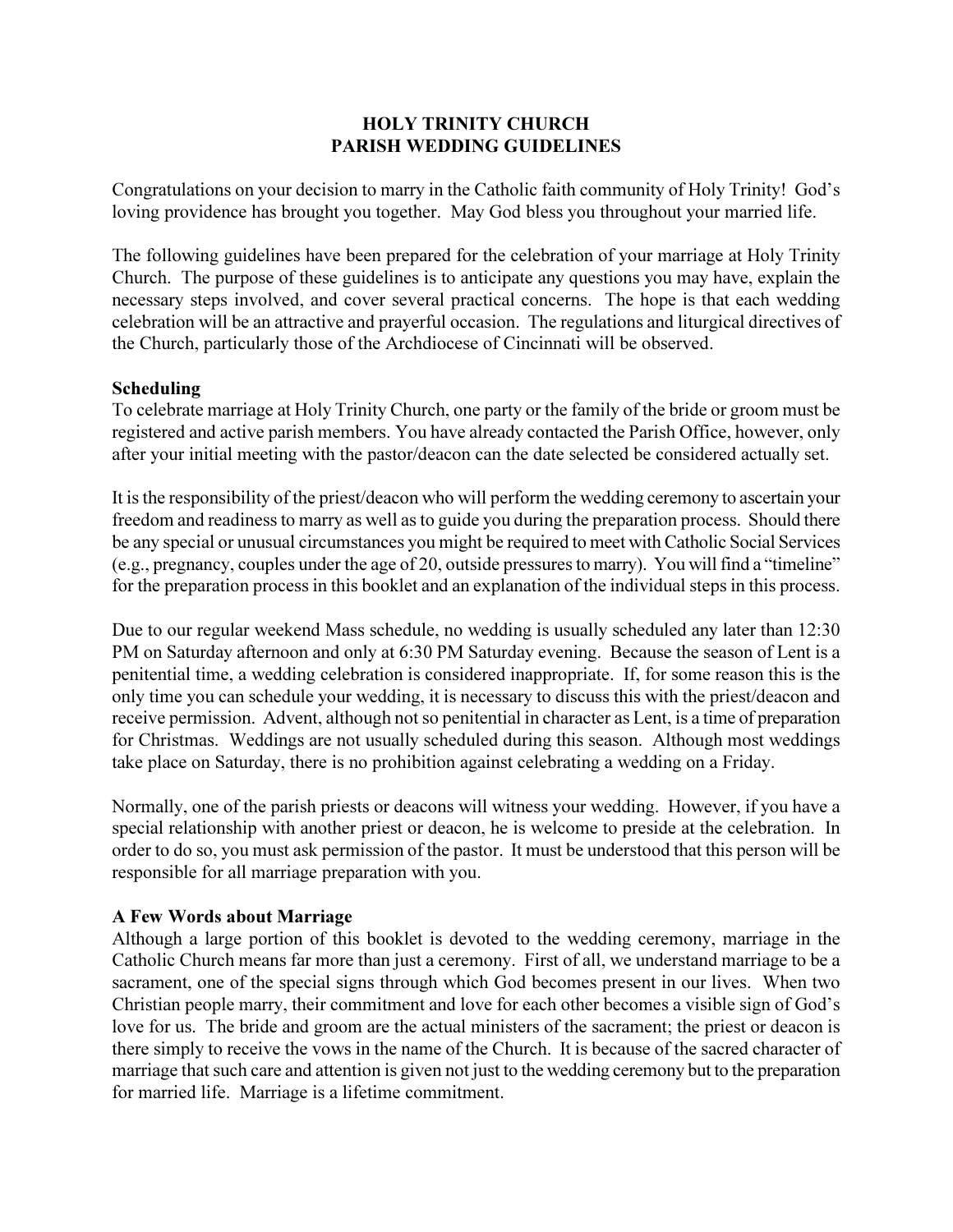# The Preparation Process

At the initial meeting with the priest/deacon, you will be given a packet of materials. Included in this is a brochure explaining the FOCCUS instrument. People often - and incorrectly - refer to this as a "marriage test." As the brochure explains, it is simply an instrument, a tool, to help you better understand each other and to aid the person helping to prepare you for marriage.

The results of your FOCCUS will be shared and discussed with you during several meetings with the priest, deacon or training couple. Following those meetings the priest or deacon will discuss the questionnaire with you.

It is required that every engaged couple attend some formal preparation program. Information about these programs will be found in the information packet. The two programs sponsored by the Archdiocese are "Pre Cana" and "Engaged Encounter."

To help you plan the wedding ceremony, you have received a booklet containing suggested Scripture readings and various prayers used in the ceremony. A member of our parish Wedding Ministry will meet with you and offer assistance in planning your ceremony. You will find some notes and ministry suggestions for the ceremony contained in this booklet, as well.

# **Facilities**

The facilities at Holy Trinity Church are somewhat limited but are available for your convenience. There is no "bride's room" as such. However, Trinity Hall (room directly beneath the church) serves well in this capacity. Please be aware that there are no bathing facilities in Trinity Hall. This facility is not available for use prior to 4:00 PM for an evening wedding. It must be reserved through the **Parish Office.** This should be done as soon as the date for the wedding is set. You will be given a key for Trinity Hall at the rehearsal. This must be returned at the time of the wedding. Since Trinity Hall is used by many groups and organizations on a regular basis, it should be left in good order.

#### Ministries Involved in the Wedding Ceremony

Service is the foremost way in which we demonstrate our commitment to live as members of the Body of Christ. Another word for such service is ministry. Every Church ceremony involves many different persons acting in several capacities or ministries. Weddings offer a special opportunity to involve family members and friends in these ministries.

The following outline details each ministry, including those considered professional (involving standard fees).

#### Music

Mrs. Alice Barnes is our parish Music Director. She and her husband, Steve, are available to provide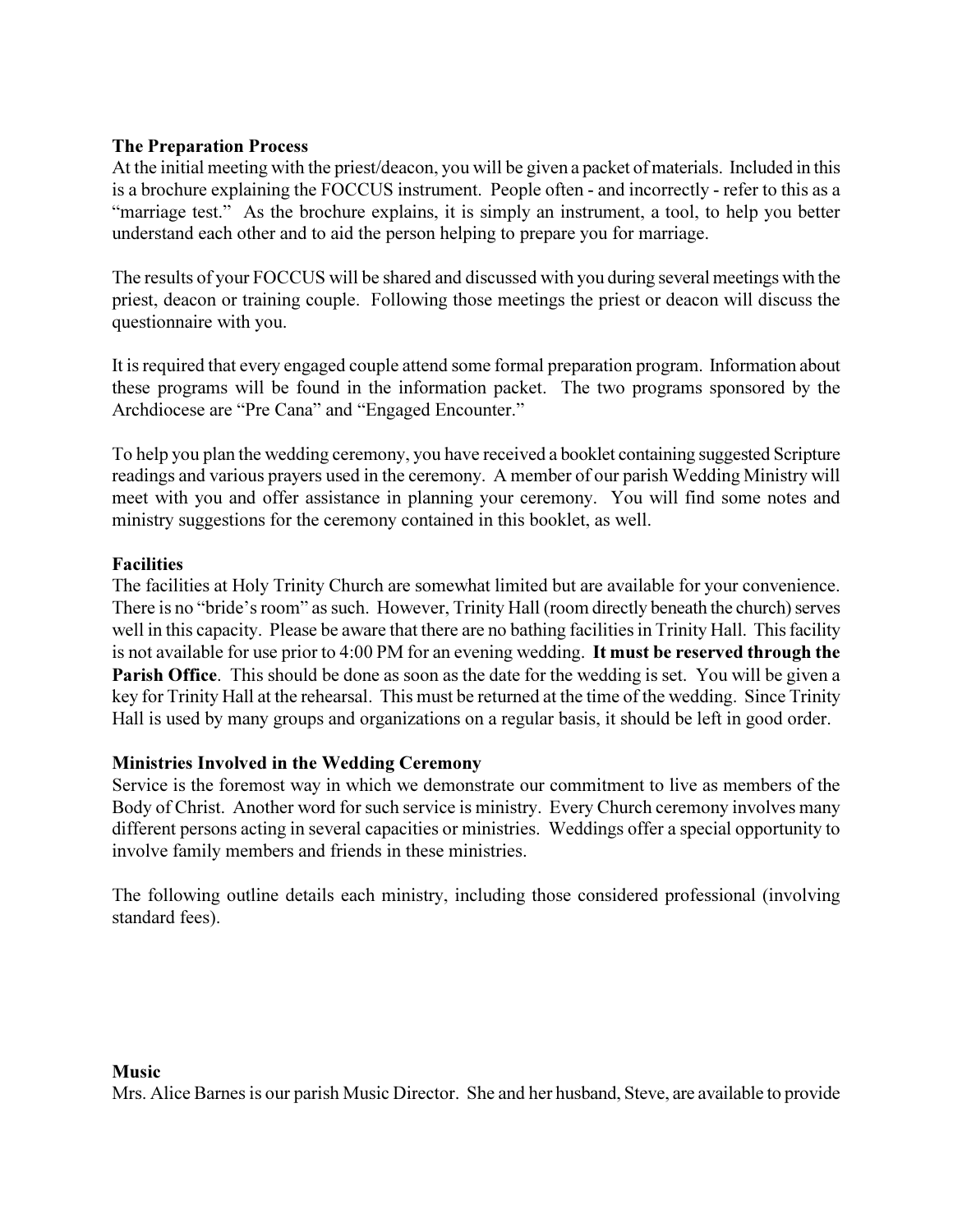music for weddings. Please contact her as soon as possible. Arrangements should be made with her directly. She will assist you in choosing appropriate music for your wedding ceremony.

Other guest musicians or cantors are welcome with the prior approval of Mrs. Barnes. It is best to talk with her before contacting any other musicians. Guest musicians should be competent and experienced in public performance in a liturgical setting.

Should you wish to engage the services of other musicians, Mrs. Barnes must still be contacted. All music for your wedding must be approved by her. In this kind of situation there is a consultation/service fee involved, since Mrs. Barnes must review the music selected, meet with the musicians, and set up needed equipment.

Archdiocesan guidelines for music at weddings notes that show tunes and popular music are inappropriate at a church wedding. Since your wedding is celebrated in the context of prayer, the music selected should reflect the sacred nature of Christian marriage. Show tunes and popular songs are inappropriate for the ceremony, even as prelude music. The Wedding Reception is the appropriate place for these songs.

It should be remembered that the wedding ceremony, whether celebrated during Mass or not, is always a liturgical ceremony. Thus, it is a communal celebration. Every effort should be made to include the congregation in the ceremony. Any use of a soloist should be confined to prelude music.

## Hospitality - the Wedding Ministry

Several Holy Trinity parishioners are involved in this ministry. They will assist you in planning the ceremony, help direct things at the rehearsal, and be present for the wedding itself. These persons are well-skilled in all aspects of wedding celebrations and will be available to answer any questions and calm any fears. Please be aware that these persons provide their services as a ministry, there is no fee attached to the work they do.

#### Readers

Proclaiming the Sacred Scriptures as well as reading the intercessions is an important aspect of the wedding ceremony. Only those who have done this before or those who are comfortable speaking in public should be considered. Members of the Wedding Ministry can fulfill this ministry for your wedding, if necessary.

#### Eucharistic Ministers

If your wedding is going to be celebrated within Mass, communion will be given under the 2 forms, Body and Blood of Christ. Again, if there is no one among family members or friends who is a Eucharistic Minister, the Wedding Ministry members can fulfill this ministry.

#### Servers/Altar Ministers

Normally two servers will be assigned to assist at a Wedding Mass. The servers can be family members or friends who are familiar with this ministry. If you wish the parish to provide servers, please notify the member of the Wedding Ministry (usually Miss Grote) who will plan the ceremony with you. It is customary to offer a gratuity to the servers of \$10.00 each.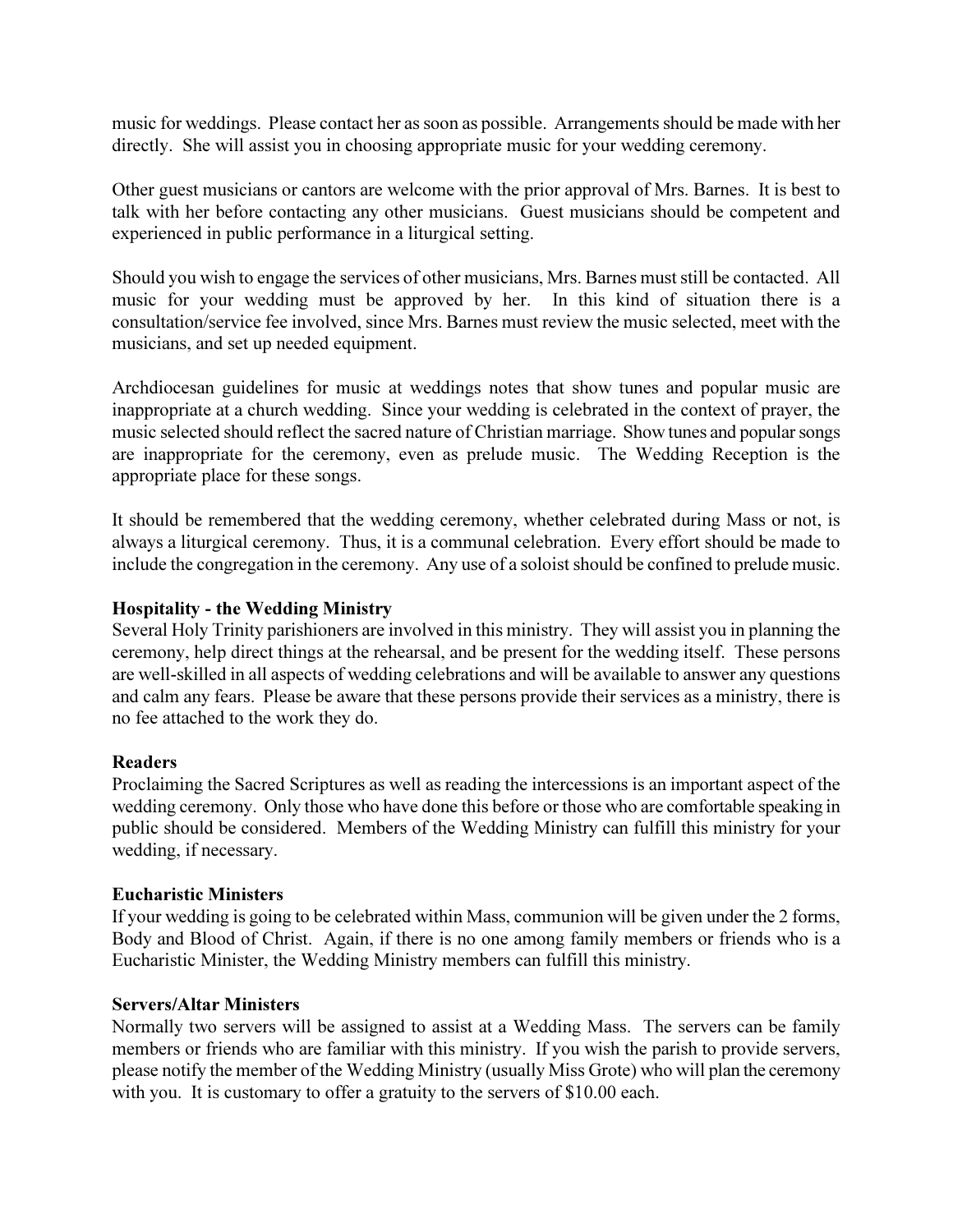## Planning the Wedding Ceremony

Marriage is a social event. Christian Marriage is also a faith event. Each element of the wedding liturgy - the Scripture readings, music, the exchange of vows, and the giving and receiving of rings is a simple and profound expression of faith in God and each other. In planning the ceremony, you should be aware that there are two possible formats - marriage during Mass and marriage outside of Mass. In either format, the wedding ritual remains essentially the same. The basic distinction is the absence of the Eucharistic Prayer and distribution of the Eucharist. The priest or deacon who will preside at the wedding will discuss this with you. You will find an outline of both forms of the wedding liturgy in this booklet.

A member of the Parish Wedding Ministry, usually Miss Grote, will meet with you to assist in planning the ceremony in addition to your meeting with the Music Director. You will find the appropriate telephone contact numbers at the end of this booklet.

Within recent years the "unity candle ceremony" has become very popular in the United States. Its origin remains cloudy but its popularity is quite evident. This is a good example of how "traditions" surrounding certain events develop. While not officially a part of the Catholic marriage ceremony, this does have some level of symbolism and meaning and is permitted at wedding ceremonies in Holy Trinity Church.

If you intend to incorporate the "candle ceremony" into your wedding ceremony, the liturgy planner will discuss this with you. At a point early in the ceremony, the parents of the bride and groom are invited to come forward to light a candle representative of the gift of life they have given to their child. Following the exchange of vows, the bride and groom take the light from these two candles to light one separate candle, representative of their new life together. It would be most appropriate for the bride and groom to use the candles given to them at baptism.

#### Decorating

Seasonal liturgical decor already in place cannot be removed for wedding liturgies. Be aware of the Church's liturgical seasons when selecting the date for your wedding. Remember that the church is its own unique worship environment; as such it does not require extravagant decoration.

Candles in the aisles are not permitted.

If an aisle runner is desired, it is obtained through the florist. The length of the center aisle is approximately one hundred (100) feet, if measured from the Montgomery Avenue doors to the bottom step in front of the altar.

No decorations are ever placed directly on the altar or ambo (pulpit).

Any decorations placed on the ends of the pews may not be secured with any kind of tape as this removes the finish from the pews. The parish has special hangars for such decorations. These cannot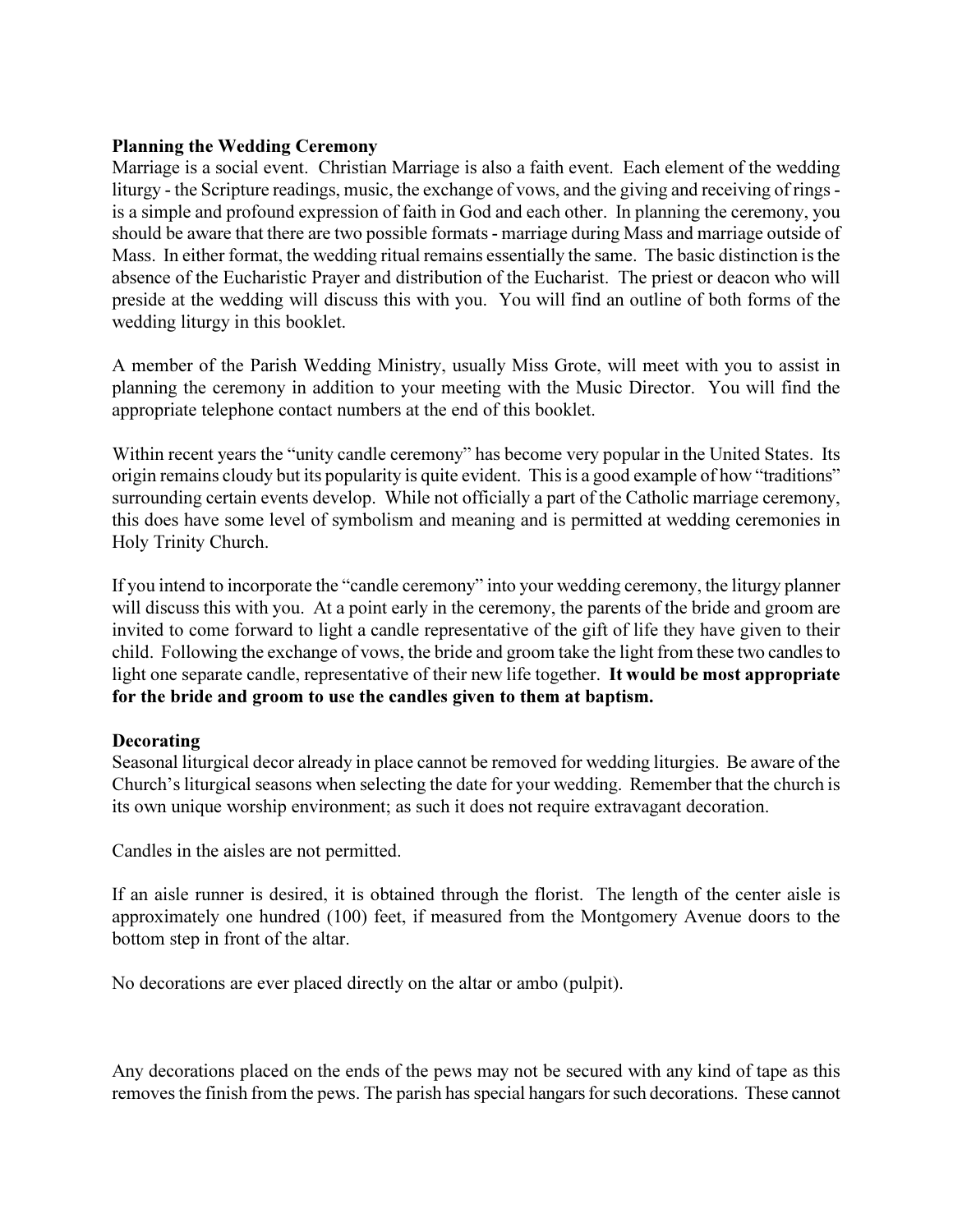be placed until the conclusion of an earlier liturgy.

Flowers certainly enhance the festive atmosphere of a wedding. These are your responsibility. Flowers should never be distracting or placed in such a way as to become an obstacle to the ceremony. Remember that simplicity is always best. We would like you to leave your flower arrangements in the church. By doing so, your celebration will enhance the worship of the entire community over the weekend.

All decorations other than flowers should be removed from the church as soon as possible after the wedding. Holy Trinity Parish cannot be responsible for any lost property.

Please remind your florist to contact the Parish Office to make arrangements for any floral deliveries.

#### Photography/Videotaping

Selecting a photographer or videographer is an important concern for every couple planning a wedding. It is important that the person(s) you choose be familiar with some simple regulations. First of all, a prayerful atmosphere must be maintained at all times. Anything that intrudes upon this or interrupts the ceremony is inappropriate. The photographer should be positioned in a way that does not call attention to him/her. The use of flash equipment during the ceremony is not permitted.

Posing for photographs after the ceremony is the usual method in which photographers are able to capture those "right moments." Please advise the photographer that there is a time limit of one hour after the ceremony for picture-taking. A separate paper has been provided to you to give to the photographer, detailing regulations for photography at Holy Trinity Church. Please remind this person to consult with the presider before the wedding.

The same restrictions for still photographers apply to videographers. In addition, no cables or wires can be used that would pose a safety hazard. No taping of wires is permitted. The videographer should be positioned so as to be unobtrusive. The best position is in the choir loft, but this cannot interfere with the musicians.

Equipment can only be brought into church and set up after a prior liturgy is concluded. Equipment must be removed after the wedding.

#### Documents

A recent baptismal certificate is necessary for any Catholic marrying in the Church. The parish will secure this document but you must be able to tell the Parish Office where and when you were baptized. Both parties must be free to marry. If either of you was previously married, proof of your freedom to marry must be presented. This should have been discussed with the priest at the initial meeting.

A valid Ohio marriage license must be obtained. The license is valid for sixty (60) days.

#### The Rehearsal

Normally, rehearsals are conducted by a member of the parish Wedding Committee or the clergyman performing the ceremony. Rehearsals are generally scheduled for 6:00 or 6:30 PM on Friday evening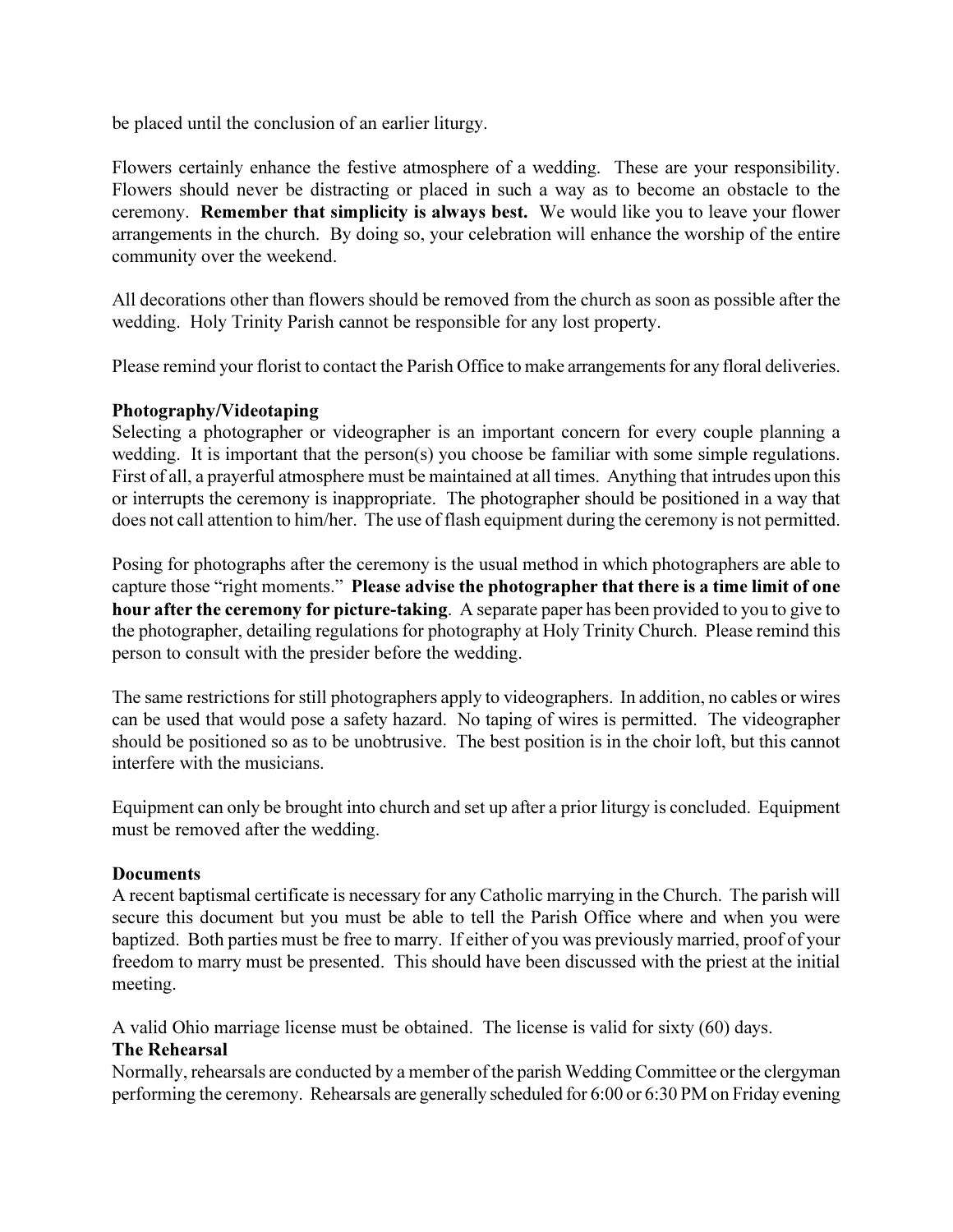(or the evening preceding the wedding). Promptness is a courtesy as well as a sign of respect. Please remember that the members of the Wedding Committee are volunteers and view their role as a ministry. The rehearsal will be scheduled for a one hour time period. The rehearsal time and date should be scheduled through the Parish Office.

Much of the anxiety surrounding rehearsals can be alleviated by planning ahead. All of the particulars of the liturgy should have been discussed and formulated prior to the rehearsal. Determine the partners in the wedding party beforehand. Let each member of the wedding party know who his/her partner will be. Stress to them the importance of arriving at the church **on time**. Since the rehearsal will be scheduled for only one hour, if your wedding party is late in getting assembled, this will eliminate time from the rehearsal.

Please be aware that young children, although playful and energetic, do not always feel comfortable cast in the role of "little adults." Remember that this is a religious ceremony and the entrance is a liturgical procession. No child younger than five years old should be included in the wedding party. Since dropping flower petals in the aisle is not permitted and, unless the ring bearer really is carrying the rings, such attendants are not really necessary.

# Other Concerns

The wedding party should be assembled at the church at least thirty (30) minutes prior to the time of the ceremony. This will allow sufficient time for everyone to be in place and able to enter into the joy of the occasion, instead of attending to last-minute details.

It is not permitted to throw rice, confetti, or bird seed. Flower girls should not strew petals onto the floor. These things require janitorial services which are unavailable on the weekends.

Receiving lines are inappropriate after a wedding. The proper time for this is either prior to the wedding itself or at the reception.

Please remember that the church is a sacred place where the community gathers for worship. It is not a stage for an event. No alcoholic beverages or illegal drugs are permitted in the church or on the grounds (this includes Trinity Hall). Violation of this rule may result in your marriage being postponed or cancelled at the discretion of the minister.

Programs are useful aids for worship. The member of the Wedding Ministry who will assist you in planning the ceremony can guide you in putting a program together.

As there are no janitorial services provided during the weekend, kindly appoint some friends or spouses of wedding party members to assist in cleaning up the church after the ceremony.

# Outlines for the Wedding Liturgy

# The celebration of Marriage within a Mass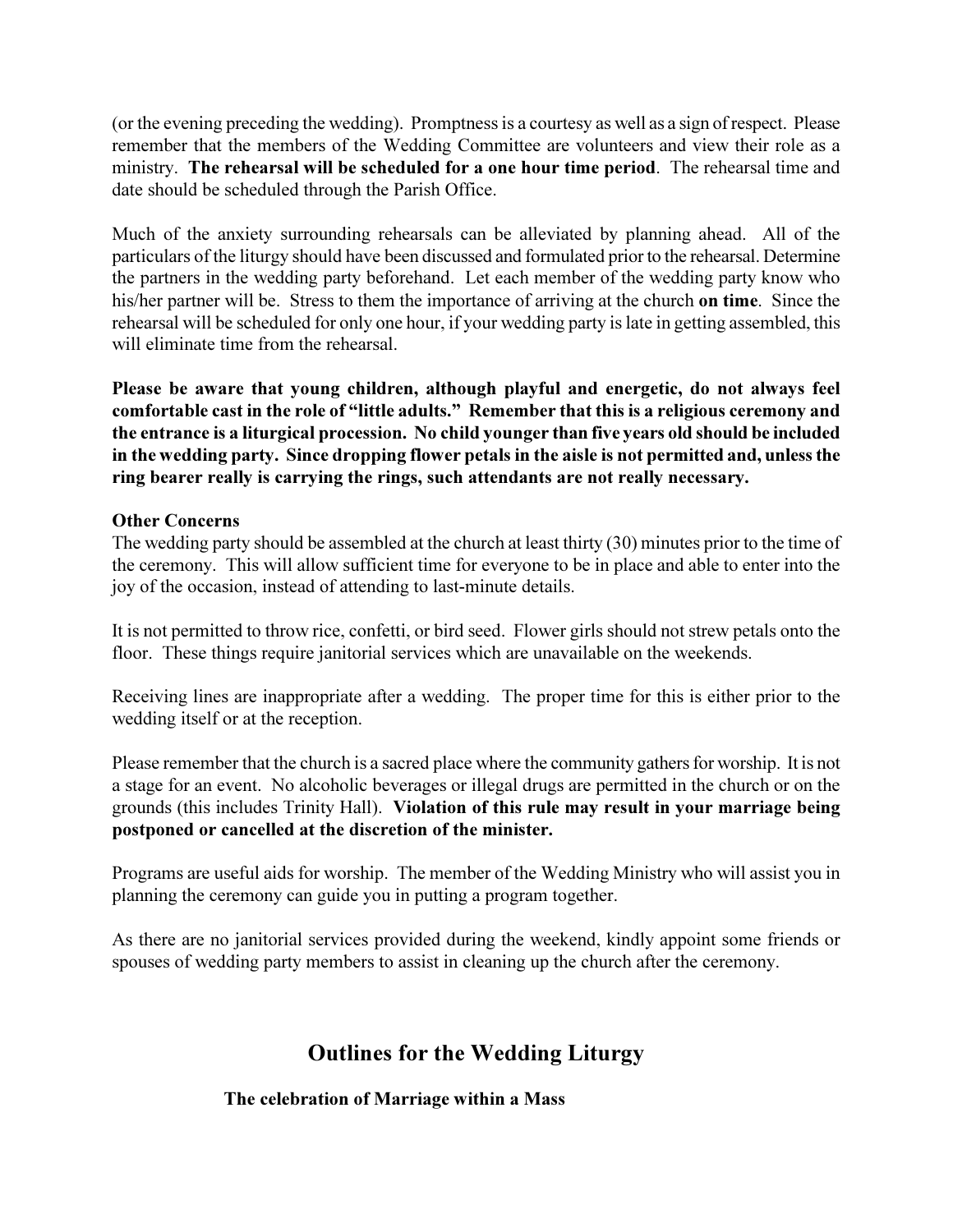Prelude Music Entrance Procession Gathering Song Greeting/Introduction Lighting of Candles by Parents (optional) Opening Prayer

#### Liturgy of the Word:

Scripture readings, Responsorial Psalm, Gospel, Homily

Marriage Ritual Exchange of vows and rings Lighting of Candle by Bride and Groom (optional)

Universal Prayer (Intercessions)

# Liturgy of the Eucharist:

Presentation of Gifts Eucharistic Prayer Lord's Prayer Nuptial Blessing Sign of Peace Distribution of Communion

Concluding Ritual Prayer Concluding Blessing Recessional

#### The Celebration of Marriage outside of Mass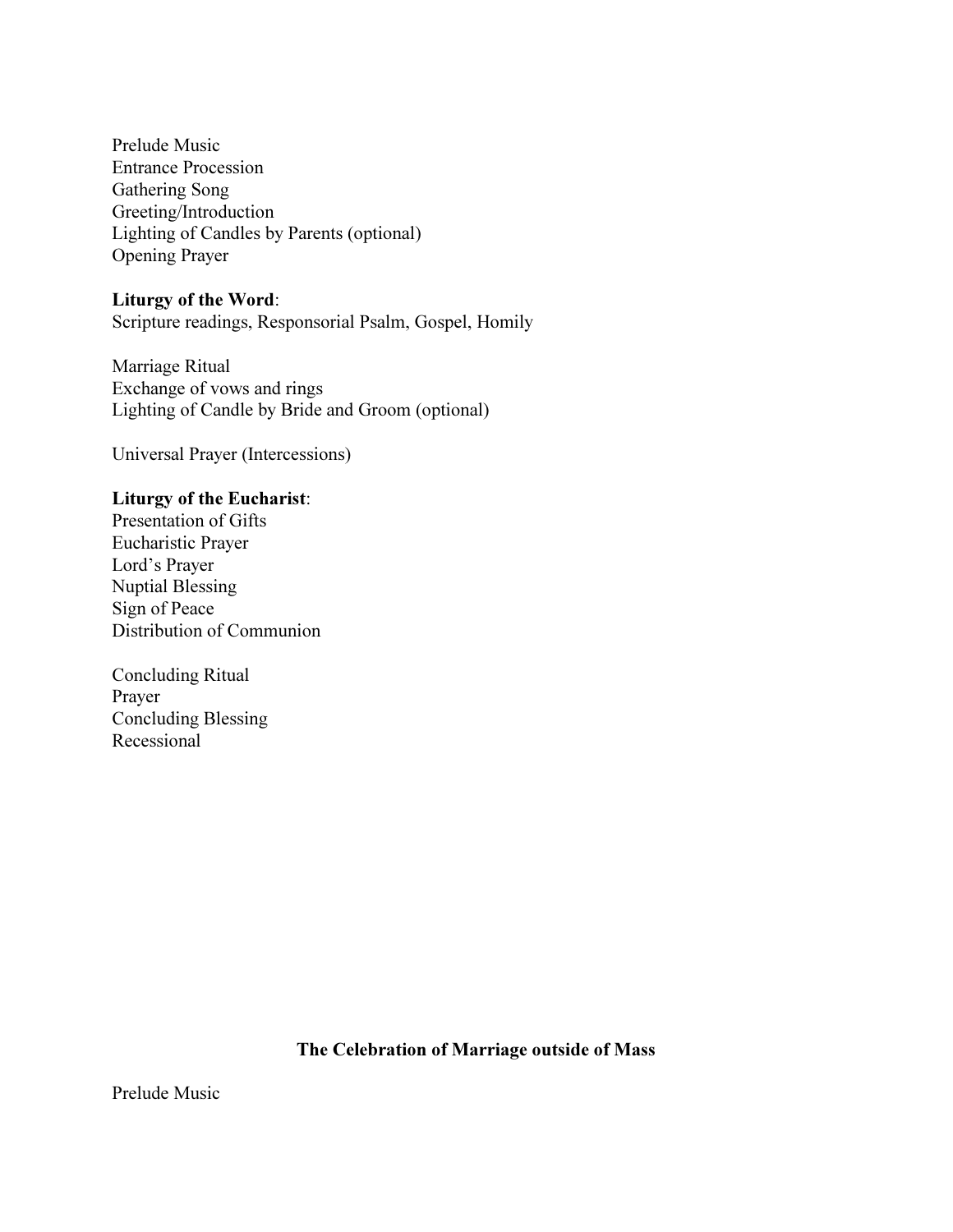Entrance Procession Gathering Song Greeting/Introduction Lighting of Candles by Parents (optional) Opening Prayer

#### Liturgy of the Word:

Scripture readings, Responsorial Psalm, Gospel, Homily

Marriage Ritual Exchange of vows and rings Lighting of Candle by Bride and Groom (optional)

Universal Prayer (Intercessions)

Nuptial Blessing

Lord's Prayer

Concluding Blessing

Recessional

# Time Line for Preparation (please refer to the separate sheet you have already been given)

1. Contact the Parish Office, tentative schedule of a date